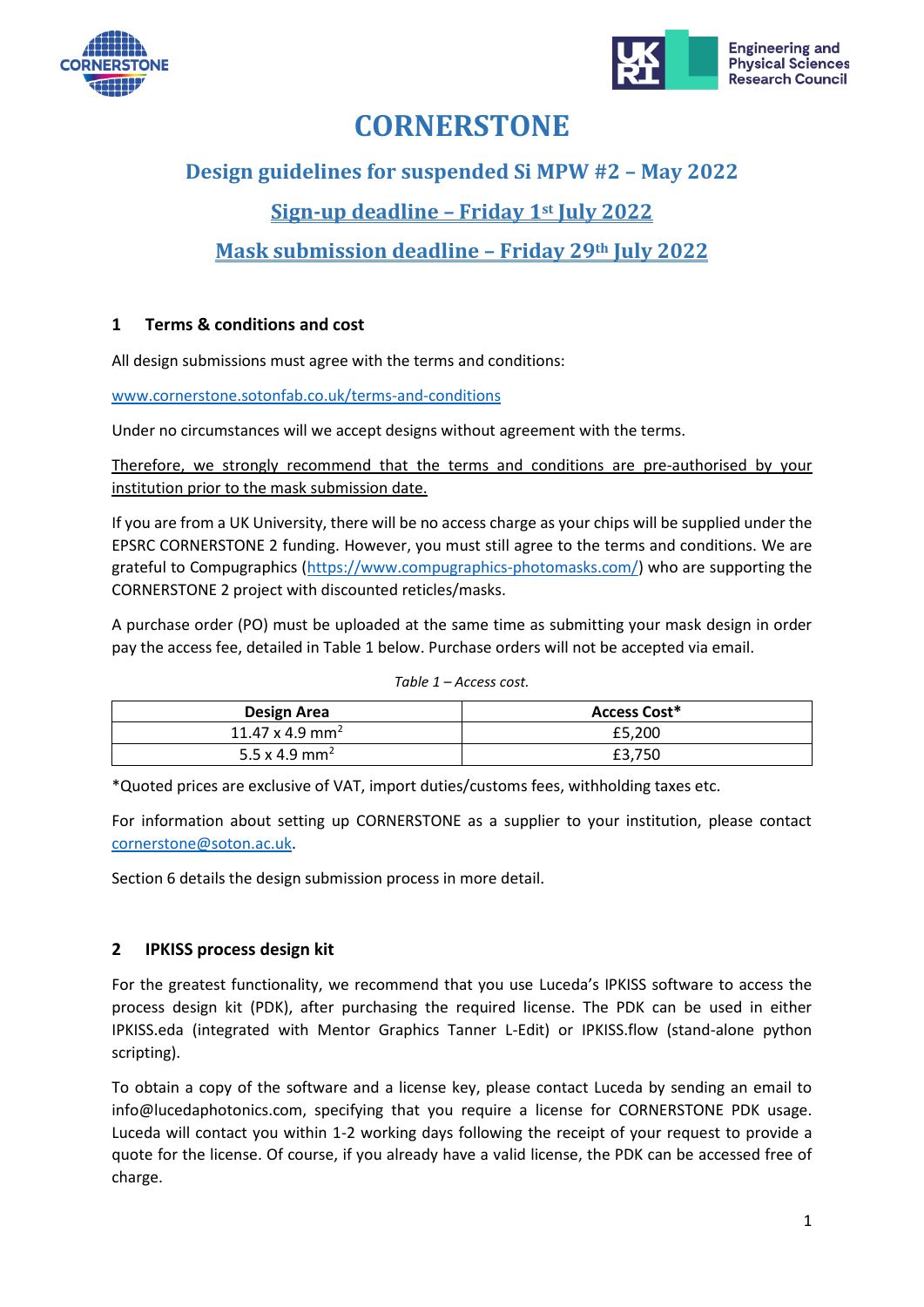



**Engineering and Physical Sciences Research Council** 

For more information about Luceda's software offering, please visit [www.lucedaphotonics.com.](http://www.lucedaphotonics.com/)

Once you have access to the Luceda software, in order to obtain a copy of the CORNERSTONE PDK, please contact Luceda support at info@lucedaphotonics.com. An account will be created for you at support.lucedaphotonics.com for any technical support on Luceda's IPKISS software or the CORNERSTONE PDK implementation.

We also have a PDK available for download in GDSII format.

# **3 Process flow**

For this call, the patterns will be processed on a single-side polished Silicon-on-Insulator (SOI) wafer, with the following nominal parameters:

- Crystalline silicon (Si) substrate
- Thermal silica (SiO<sub>2</sub>) Buried OXide (BOX) layer with a thickness h<sub>box</sub> = 3  $\mu$ m
- Crystalline silicon (Si) core layer (100)-oriented with a thickness  $h_{wg} = 500$  nm  $\pm$  15 nm

We will offer one silicon etch process: 1) a full silicon etch of 500 nm to the BOX layer, followed by wet HF etching of the BOX layer.

The schematic description of the process flow is given below:

1. Starting SOI substrate

| Si (500 nm)  |  |  |  |
|--------------|--|--|--|
| <b>BOX</b>   |  |  |  |
| Si substrate |  |  |  |

2. Hard mask (SiO<sub>2</sub>) deposition  $-200$ nm

SiO<sub>2</sub> hard mask (200 nm)

| Si (500 nm)  |  |  |
|--------------|--|--|
| <b>BOX</b>   |  |  |
| Si substrate |  |  |

3. Resist patterning for grating couplers and waveguides – GDS layer 404

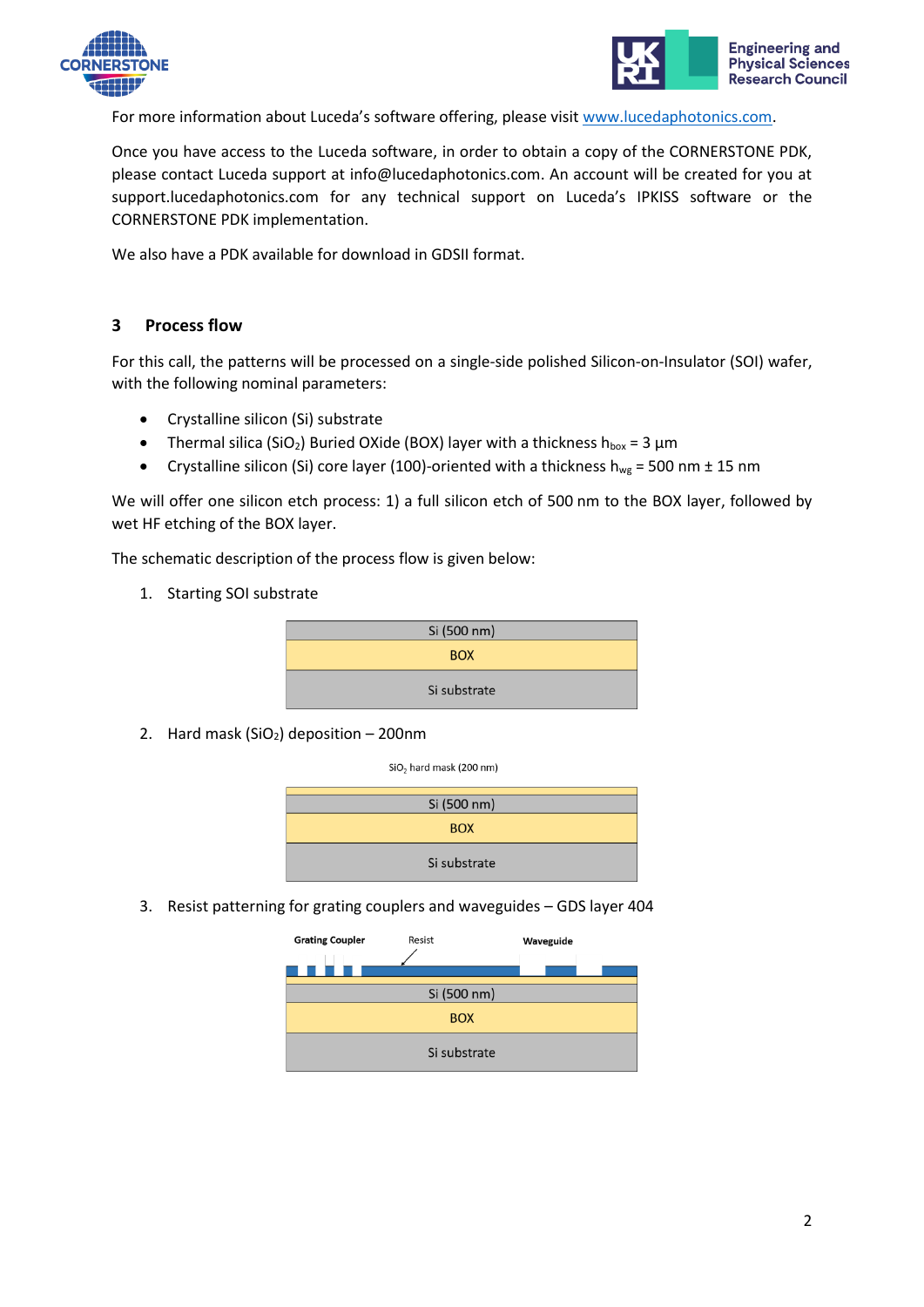



4. Hard mask etch followed by Silicon etch



5. Resist strip



6. HF etch



#### **During this HF etching step, the BOX is undercut by approximately 8 µm in each direction.**

If you require any alternative processing steps (e.g. custom etch depths), we may be able to perform them for a small charge. Email [cornerstone@soton.ac.uk](mailto:cornerstone@soton.ac.uk) with your request.

# **4 Design rules**

It is important that designs conform to the following design rules to ensure correct processing. Please note that after HF undercut etching, **the thickness of the silicon layer reduces to 450 nm ± 20 nm** and the lateral feature size reduces by approximately 70 nm. For example, a silicon feature width of 220 nm after processing in HF reduces to 150 nm. Furthermore, the BOX is undercut by approximately 8 µm in each direction.

**Users have the option to either pre-bias or not bias their design. If un-biased, the CORNERSTONE team will perform a 35 nm shrinking of all Si etched features to offset the expected etched feature size growth during HF etching. Note that the -35 nm bias is in all directions, so an etched feature becomes 70 nm narrower. Please notify the CORNERSTONE team to either BIAS/UNBIAS your designs while submitting through the online submission process outlined in Sectio[n 6.](#page-5-0)**

#### **4.1 Design area**

The standard user cell has dimensions of **11.47 x 4.9 mm<sup>2</sup>** . You can also use cell dimensions of **5.5 x 4.9 mm<sup>2</sup>** .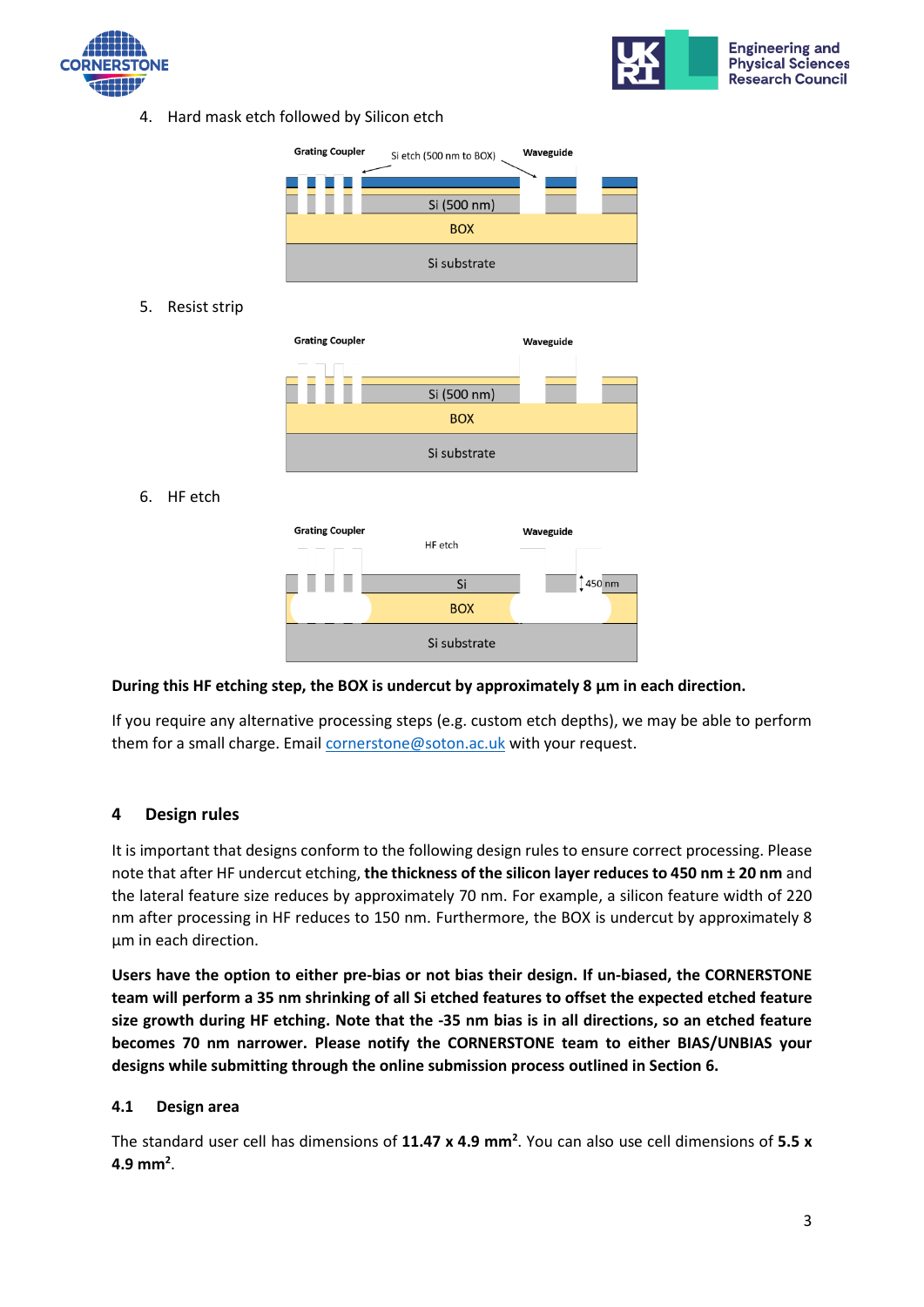



### <span id="page-3-0"></span>**4.2 GDS layers**

Each lithographic step in the fabrication process flow is identified by a specific GDS layer/s. These are as follows:

*Silicon Etch 1 (Grating couplers and waveguide) – GDS Layer 404 (Dark field) – etch depth: 500 nm to the BOX layer*

This layer is used to define grating couplers and waveguides, which are fabricated with 500 nm silicon etching.

For users who choose to ask CORNERSTONE **'NOT TO BIAS'**: The drawn area is etched.

For users who choose to ask CORNERSTONE to **'BIAS'**: During processing, a bias of -35nm will be included in all directions to the layer 404 and the biased area is etched.

#### *Cell Outline – GDS Layer 99*

This layer defines the design space boundaries (11.47 x 4.9 mm<sup>2</sup> or 5.5 x 4.9 mm<sup>2</sup>).

#### *Labels – GDS Layer 100*

This layer defines text labels, which will be merged with Silicon Etch 1 (Grating coupler and Waveguides) by the CORNERSTONE team. **No islands < 20 µm are allowed.** This is because during the HF undercutting process, small features are lifted-off and may redeposit elsewhere on the wafer.

*Note:* You do not need to add fabrication alignment marks to your design. Layer-to-layer alignment marks will be added by the CORNERSTONE team, placed outside the design area.

#### **4.3 Minimum feature sizes, target critical dimensions and other design rules**

- Minimum feature sizes, minimum gaps, and maximum feature widths for each GDS layer are detailed in [Table 2.](#page-4-0)
- The target critical dimension for each GDS layer is listed in [Table 2.](#page-4-0) Note that other feature sizes may have a small dimensional bias.
- **No islands < 20 µm are allowed in GDS layers 404 and 100**. This is because during the HF undercutting process, small features are lifted-off and may redeposit elsewhere on the wafer.
- After HF etch, the expected lateral BOX undercut is 8 µm. Therefore, the maximum width of suspended structures should be 16 µm (see [Figure 1\)](#page-4-1).
- Width of the supporting structure/subwavelength structure <6 µm have proven to work (see [Figure 1\)](#page-4-1). **If you try more challenging dimensions, do so at your own risk.**
- A minimum spacing between waveguides of at least 75 μm is recommended to avoid suspended waveguides collapsing.
- For gaps in GDS layers 404 and 100 of less than 350 nm, limit the length to a maximum of 20 µm. This is because long, narrow resist features can collapse during resist development.

#### **4.4 Design rules summary**

A summary of the design rules and GDS layer numbers described in this section is detailed in [Table 2](#page-4-0) below.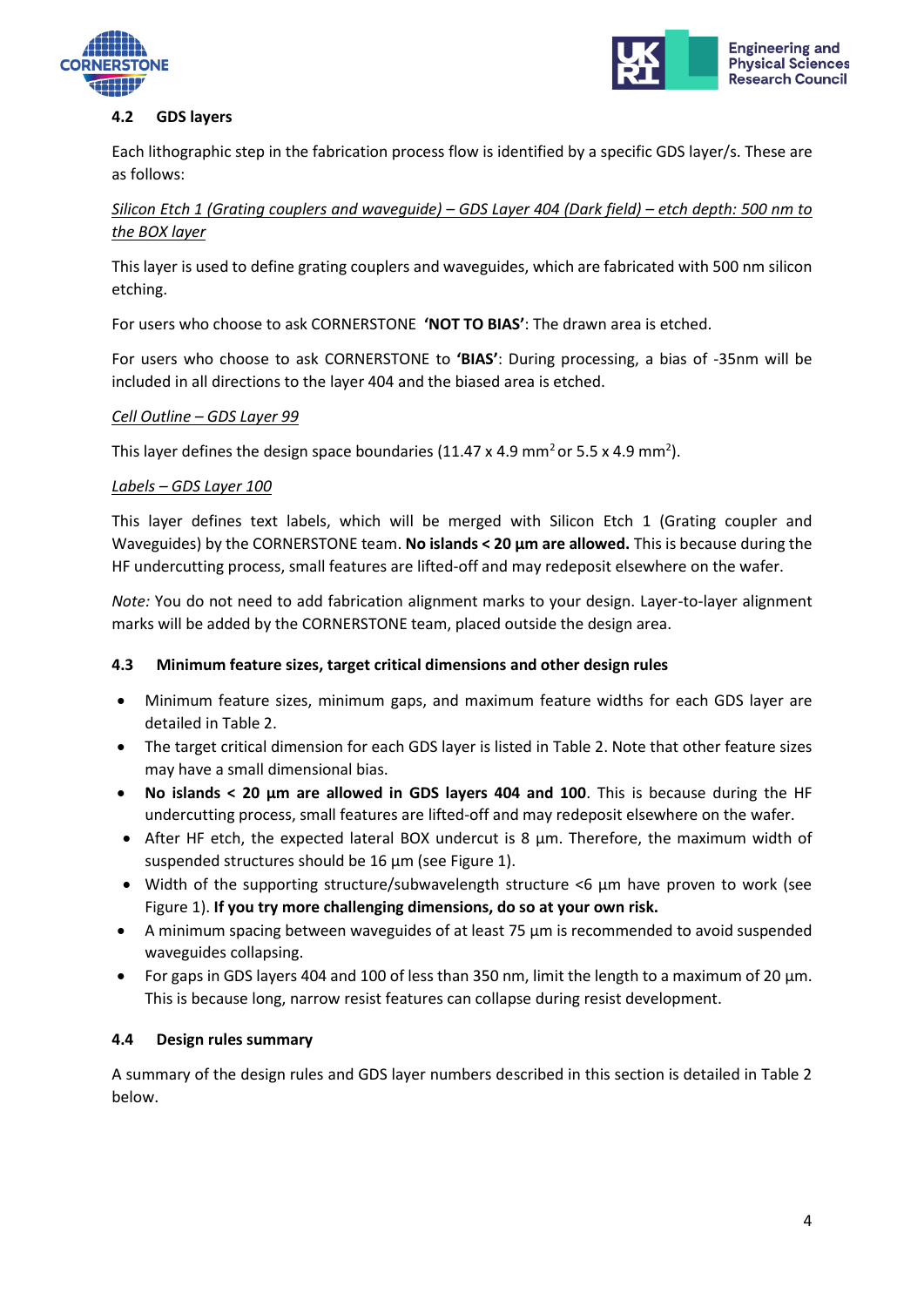



*Table 2 – Design rules summary.*

<span id="page-4-0"></span>

| Layer<br>description                          | <b>Option</b>                     | <b>GDS</b><br>no. | <b>Field</b> | Min.<br>feature<br>size | Min.<br>gap | Max.<br>suspended<br>waveguide<br>width | Max.<br>support<br>structure<br>width    | <b>Target</b><br>critical<br>dimension |
|-----------------------------------------------|-----------------------------------|-------------------|--------------|-------------------------|-------------|-----------------------------------------|------------------------------------------|----------------------------------------|
| Silicon Etch<br>$12$ (500 nm<br>to BOX layer) | <b>CORNERSTONE</b><br>NOT to bias | 404               | Dark         | 200 nm                  | 250 nm      | 16 $\mu$ m <sup>§</sup>                 | 6 $\mu$ m <sup><math>\alpha</math></sup> | 230 nm                                 |
|                                               | CORNERSTONE<br>to bias            | 404               | Dark         | 270 nm                  | 180 nm      | 16 $\mu$ m <sup>§</sup>                 | 6 $\mu$ m <sup><math>\alpha</math></sup> | 300 nm                                 |
| Cell Outline                                  | N/a                               | 99                | N/a          | N/a                     | N/a         | N/a                                     | N/a                                      | N/a                                    |
| Labels**                                      | N/a                               | 100               | Dark         | 250 nm                  | 250 nm      | N/a                                     | N/a                                      | N/a                                    |

# **¥ No islands < 20 µm allowed**

 $\frac{1}{3}$  After HF etch, the expected lateral BOX undercut is 8  $\mu$ m. Therefore, the maximum width of suspended structures should be 16 µm (see [Figure 1\)](#page-4-1).

<sup>α</sup>Width of the supporting structure/subwavelength structure <6 µm have proven to work (see [Figure](#page-4-1)  [1\)](#page-4-1). **If you try more challenging dimensions, do so at your own risk.** 

\*Features drawn in the Labels layer will be merged into Silicon Etch 1 by the CORNERSTONE team.



*Figure 1: Design rule for suspended and supporting/subwavelength structure maximum width*

<span id="page-4-1"></span>If you have access to Tanner L-Edit software, on our website you can find a .tdb version of the template containing a DRC file that you can run to automatically find any design rule violations (note that the automatic DRC will not check all of the design rules, so it remains very important to read the design rules in detail).

# **4.5 File format**

Designs must be submitted in a Graphical Database System file format (extension *.gdsII*). Ensure a manufacturing grid size of 1 nm is used.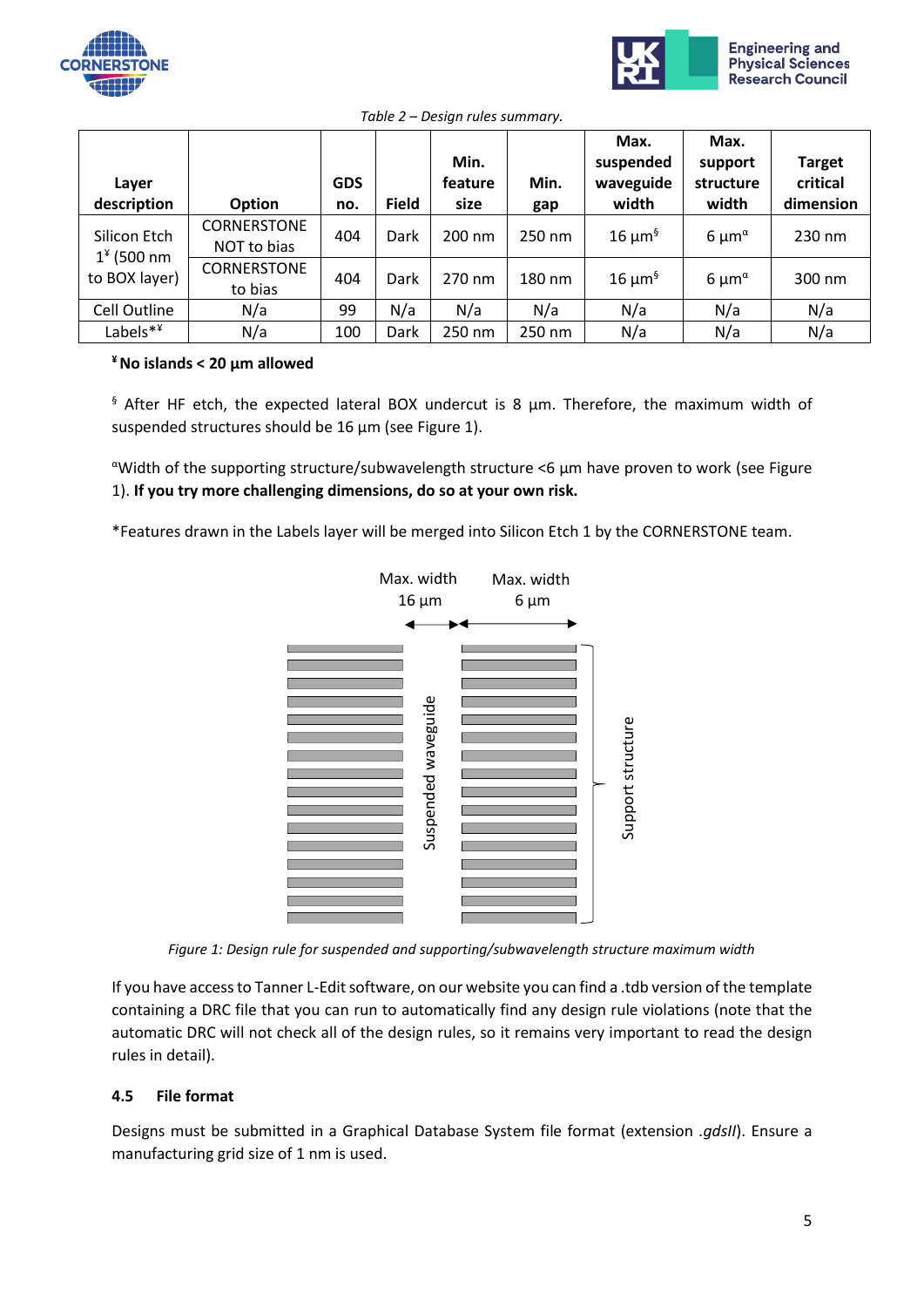



We recommend dedicated lithography editing software be used in the design of the .*gdsII* file.

#### **4.6 GDSII template file**

A .*gdsII* template file has been made available containing the information described in this section. Ensure that all submitted designs fit within the specified area, and that only the designated GDS layer numbers are used.

**All components in the** *.gdsII* **template file are NOT biased. They will be biased by the CORNERSTONE team before fabrication. Therefore, we recommend if you are combining the CORNERSTONE standard components with your own designs that you do not pre-bias your own designs and select the "CORNERSTONE to bias" option when submitting your mask design.**

#### **5 Quality assessment**

This fabrication run will be qualified by characterising a standard test pattern that is included on the chip (not part of the user cell). The test structures that will be checked after fabrication are reported in [Table 3](#page-5-1) below, together with the values that are targeted by the CORNERSTONE platform.

<span id="page-5-1"></span>

| <b>Test structure</b> |  |  | Parameter                                         | Value                            |
|-----------------------|--|--|---------------------------------------------------|----------------------------------|
|                       |  |  | Straight single mode suspended   Propagation loss | $\vert$ < 5 dB/cm for TE mode at |
| waveguide             |  |  |                                                   | $\lambda$ = 3.8 µm               |

#### <span id="page-5-0"></span>**6 Mask submission procedure**

In order to be eligible to submit a design you must first sign-up to this call using the online form found using the link below. This is in order to enable us to prepare the necessary paperwork and plan the fabrication process effectively. The sign-up deadline is found at the top of this document.

[www.cornerstone.sotonfab.co.uk/work-with-us/sign-up-form](http://www.cornerstone.sotonfab.co.uk/work-with-us/sign-up-form)

Under no circumstances will we accept any design submissions for which we have not received a signup form.

After completing the sign-up form, when you are ready to submit your mask design on or before the mask submission deadline listed at the top of this document, follow the link below to the CORNERSTONE website mask submission page:

#### [www.cornerstone.sotonfab.co.uk/work-with-us/mask-submission-form](http://www.cornerstone.sotonfab.co.uk/work-with-us/mask-submission-form)

A purchase order (PO) must be uploaded to this form to pay the access fee. Purchase orders will not be accepted via email. If you are from a UK University, then please upload a blank file in place of a PO.

After completion of the mask submission form, within 24 hours you will be emailed a username and password for the online mask uploading module:

<https://www.csfm.cornerstone.sotonfab.co.uk/login>

Upload your .*gdsII* file to the relevant folder, from where the CORNERSTONE team will be able to access it. Ensure that the top cell in your *.gdsII* file is titled 'Cell0\_*[Name of Institution]*'.